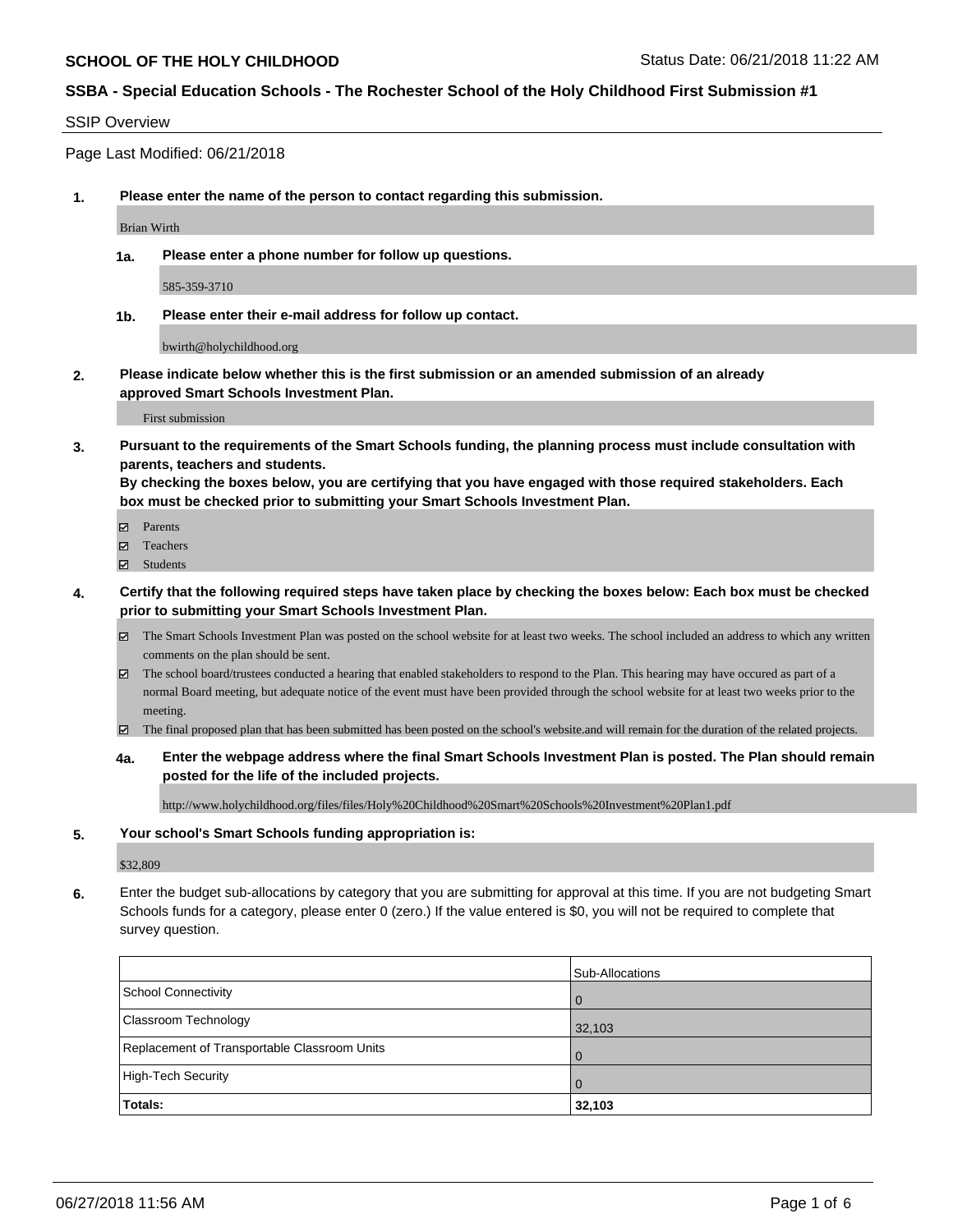School Connectivity

Page Last Modified: 06/21/2018

**1. Describe how you intend to use Smart Schools funds for high-speed broadband and/or wireless connectivity projects in school buildings.**

(No Response)

**2. Describe how the school plans to use digital connectivity and technology to improve teaching and learning.**

(No Response)

**3. Does your School Connectivity project require new construction or substantially altered space and result in capitalized cost in excess of \$100,000?**

No

**4.** If you are submitting an allocation for **School Connectivity** complete this table.

**Note that the calculated Total at the bottom of the table must equal the Total allocation for this category that you entered in the SSIP Overview overall budget.** 

|                                            | Sub-Allocation |
|--------------------------------------------|----------------|
| Network/Access Costs                       | (No Response)  |
| <b>Outside Plant Costs</b>                 | (No Response)  |
| School Internal Connections and Components | (No Response)  |
| Professional Services                      | (No Response)  |
| Testing                                    | (No Response)  |
| <b>Other Upfront Costs</b>                 | (No Response)  |
| <b>Other Costs</b>                         | (No Response)  |
| Totals:                                    | 0              |

**5. Please detail the type, quantity, per unit cost and total cost of the eligible items under each sub-category. This is especially important for any expenditures listed under the "Other" category. All expenditures must be eligible for tax-exempt financing to be reimbursed with Smart Schools funds. Sufficient detail must be provided so that we can verify this is the case. If you have any questions, please contact us directly through smartschools@nysed.gov. Add rows under each sub-category for additional items, as needed.**

| Select the allowable expenditure | Item to be purchased | Quantity      | Cost per Item | <b>Total Cost</b> |
|----------------------------------|----------------------|---------------|---------------|-------------------|
| type.                            |                      |               |               |                   |
| Repeat to add another item under |                      |               |               |                   |
| each type.                       |                      |               |               |                   |
| (No Response)                    | (No Response)        | (No Response) | (No Response) | (No Response)     |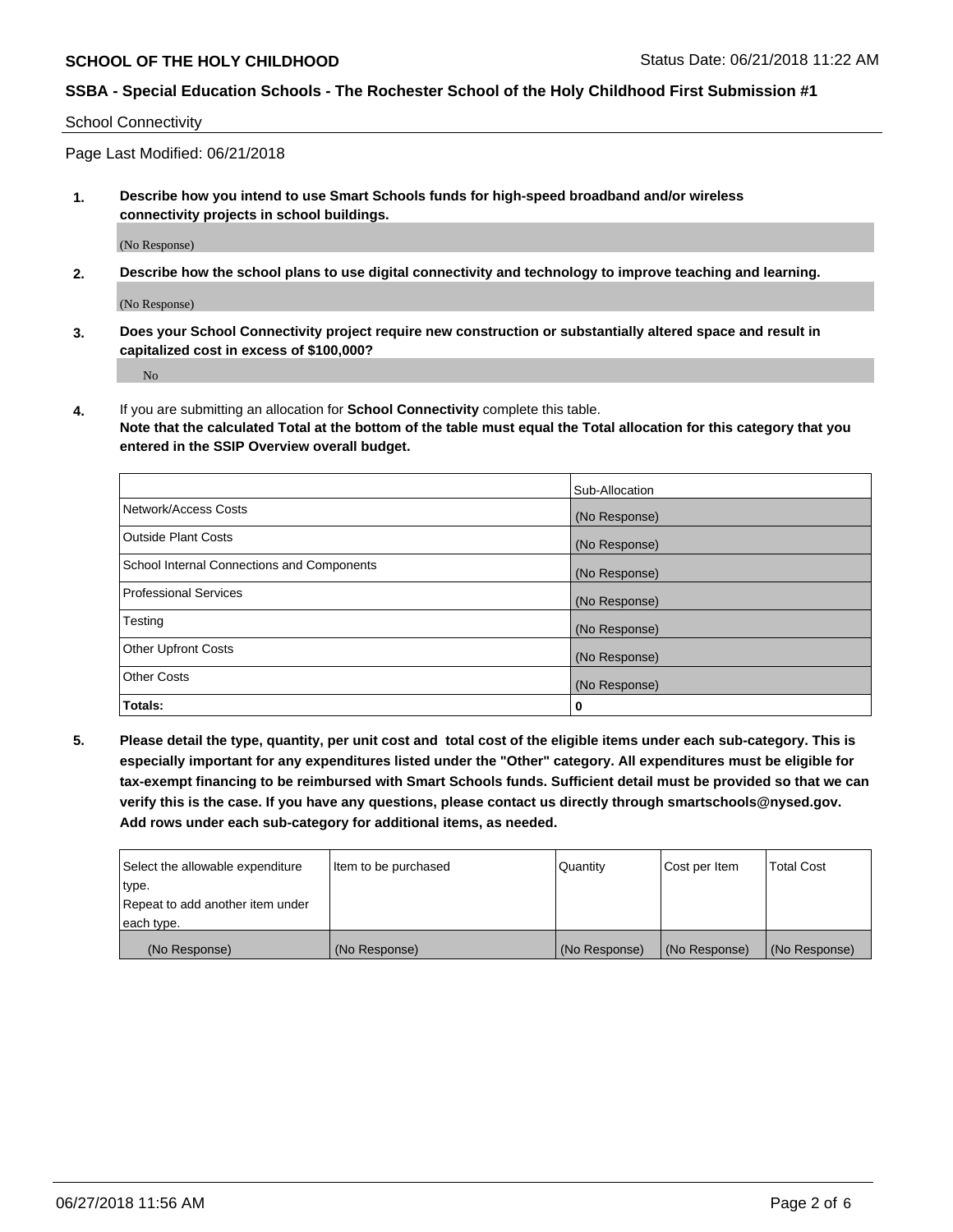Classroom Learning Technology Equipment (Devices)

Page Last Modified: 06/21/2018

### **1. Describe the devices you intend to purchase and their compatibility with existing or planned platforms or systems.**

We are currently operating using a PC based platform running Microsoft Windows 7 as our operating system. The new desktops will all be PC based and operate Microsoft's Windows 10 operating system. These systems are compatible with our current IT network and WiFi systems as well as all printers and other devices we utilize including SMART Boards.

### **2. Describe how the proposed technology purchases will improve teaching and learning inside or outside of the classroom.**

The new updated computers will allow teachers to continue to use their current software and applications and be able to update those platforms to include the newest most current updates. It will also enable them to add the most current instructional software available with the Windows 10 system platform. We currently use our computers in the classrooms to access instructional websites that include Reading A-Z, Scholastic Magazines, and News To You. Teachers use software for instruction that is linked to our SMART Boards, which are located in every classroom. These software programs allow our students to become fully interactive with their learning through the use of the SMART Board. All of our students have specialized learning needs and the interactive instruction allows our teachers the ability to individualize and differentiate their instruction to meet the instructional needs necessary for each individual student.

**3. To ensure the sustainability of technology purchases made with Smart Schools funds, schools must have a plan to maintain and support technology purchases reimbursed with Smart Schools funds. This sustainability plan should support recurring costs of use that are ineligible for Smart Schools funding such as device maintenance, technical support, Internet and wireless fees, maintenance of hotspots, staff professional development, building maintenance and the replacement of incidental items.**

 $\boxtimes$  By checking this box, you certify that the school has a sustainability plan as described above.

**4. Schools must ensure that devices purchased with Smart Schools funds will be distributed, prepared for use, maintained and supported appropriately. Schools must maintain detailed device inventories in accordance with generally accepted accounting principles.**

By checking this box, you certify that the school has a distribution and inventory management plan and system in place.

- **5. Schools must contact the SUNY/CUNY teacher preparation program that supplies the largest number of the its new teachers to request advice on innovative uses and best practices at the intersection of pedagogy and educational technology.**
	- $\boxtimes$  By checking this box, you certify that you have contacted the SUNY/CUNY teacher preparation program that supplies the largest number of your new teachers to request advice on these issues.

#### **5a. Please enter the name of the SUNY or CUNY Institution that you contacted.**

State University of New York, College at Geneseo

**5b. Enter the primary Institution phone number.**

585-245-5351

**5c. Enter the name of the contact person with whom you consulted and/or will be collaborating with on innovative uses of technology and best practices.**

Elizabeth W. Hall, Ph.D., PRSE

**6.** If you are submitting an allocation for **Classroom Educational Technology**, complete this table.

**Note that the calculated Total at the bottom of the table must equal the Total allocation for this category that you entered in the SSIP Overview overall budget.**

|                         | Sub-Allocation |
|-------------------------|----------------|
| Interactive Whiteboards | (No Response)  |
| Computer Servers        | (No Response)  |
| Desktop Computers       | 32,103         |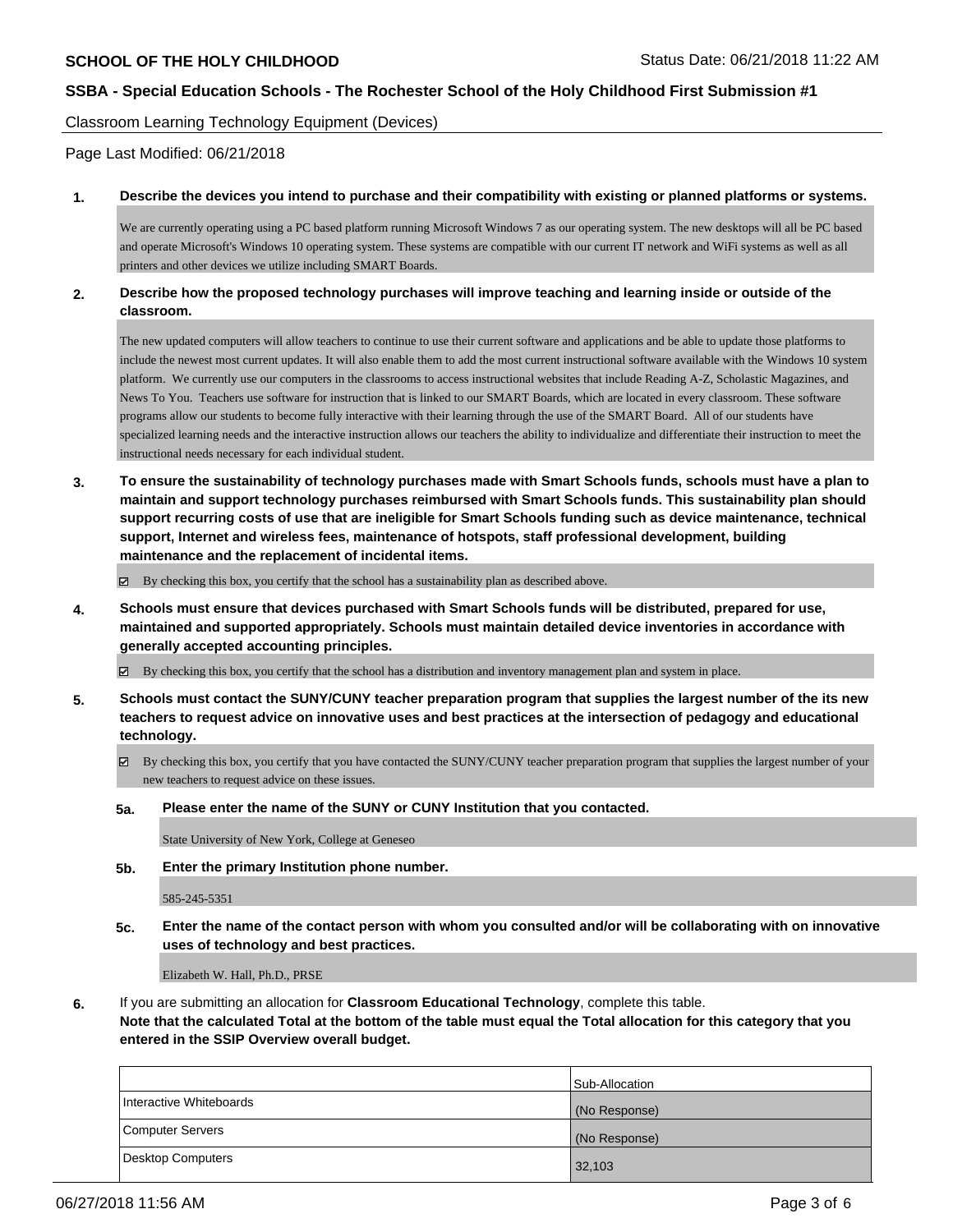Classroom Learning Technology Equipment (Devices)

Page Last Modified: 06/21/2018

|                         | Sub-Allocation |
|-------------------------|----------------|
| Laptop Computers        | (No Response)  |
| <b>Tablet Computers</b> | (No Response)  |
| Other Costs             | (No Response)  |
| Totals:                 | 32,103         |

**7. Please detail the type, quantity, per unit cost and total cost of the eligible items under each sub-category. This is especially important for any expenditures listed under the "Other" category. All expenditures must be capital bond eligible to be reimbursed with Smart Schools funds. If you have any questions, please contact us directly through smartschools@nysed.gov.**

**Add rows under each sub-category for additional items, as needed.**

| Select the allowable expenditure<br>type.      | Item to be purchased                            | Quantity | Cost per Item | <b>Total Cost</b> |
|------------------------------------------------|-------------------------------------------------|----------|---------------|-------------------|
| Repeat to add another item under<br>each type. |                                                 |          |               |                   |
| <b>Desktop Computers</b>                       | <b>Computer Connection w/Intel</b><br>processor | 41       | 783           | 32,103            |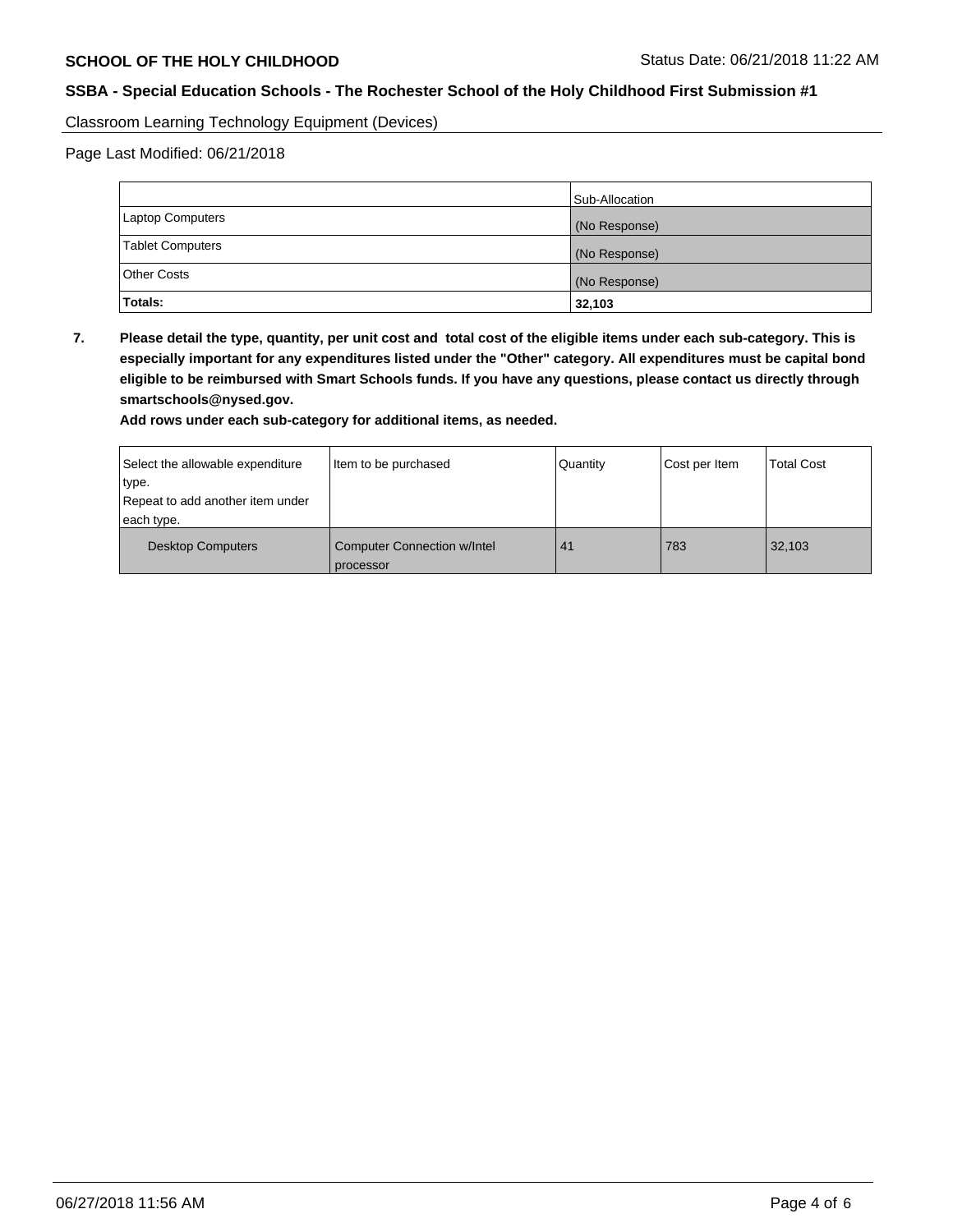Replace/Modernize Transportable Classrooms

Page Last Modified: 06/21/2018

**1. Describe the school's plan to construct, enhance or modernize education facilities to provide high-quality instructional space by replacing transportable classrooms.**

(No Response)

**2. Does your Classroom Trailer project require new construction or substantially altered space and result in capitalized cost in excess of \$100,000?**

(No Response)

**3.** If you have made an allocation for **Replace Transportable Classrooms**, complete this table. **Note that the calculated Total at the bottom of the table must equal the Total allocation for this category that you entered in the SSIP Overview overall budget.**

|                                                | Sub-Allocation |
|------------------------------------------------|----------------|
| Construct New Instructional Space              | (No Response)  |
| Enhance/Modernize Existing Instructional Space | (No Response)  |
| Other Costs                                    | (No Response)  |
| Totals:                                        | 0              |

**4. Please detail the type, quantity, per unit cost and total cost of the eligible items under each sub-category. This is especially important for any expenditures listed under the "Other" category. All expenditures must be capital bond eligible to be reimbursed with Smart Schools funds. If you have any questions, please contact us directly through smartschools@nysed.gov.**

**Add rows under each sub-category for additional items, as needed.**

| Select the allowable expenditure | Item to be purchased | Quantity      | Cost per Item | <b>Total Cost</b> |
|----------------------------------|----------------------|---------------|---------------|-------------------|
| type.                            |                      |               |               |                   |
| Repeat to add another item under |                      |               |               |                   |
| each type.                       |                      |               |               |                   |
| (No Response)                    | (No Response)        | (No Response) | (No Response) | (No Response)     |